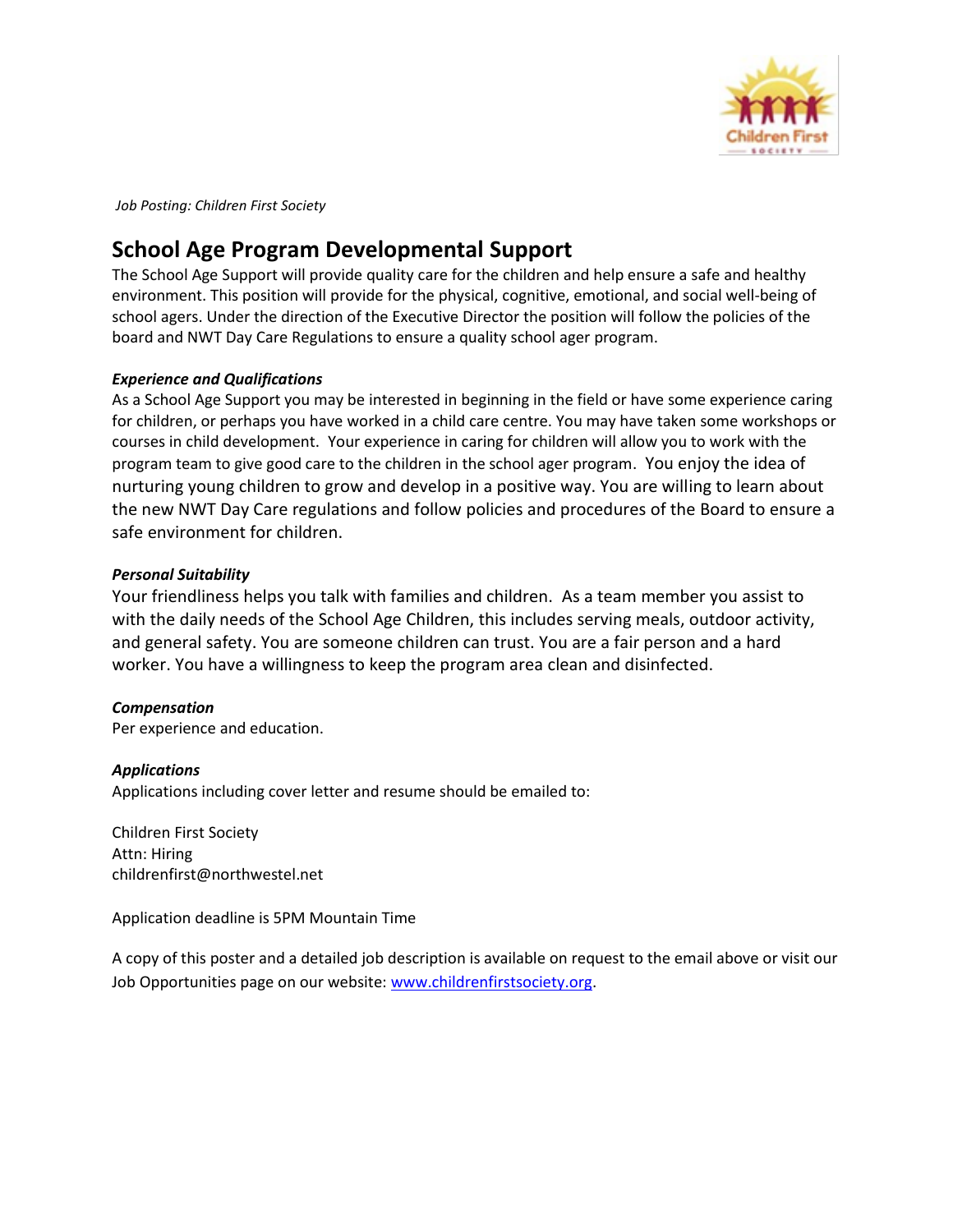

#### **Job DESCRIPTION**

| <b>Position Status</b> | <b>Position Title</b>        |
|------------------------|------------------------------|
| Full Time              | <b>Developmental Support</b> |

#### **PURPOSE OF THE POSITION**

The position provides care and guidance and assists with meeting individual needs for children, in the school age program. Children First Centre is a licensed daycare with 120 spaces for children aged 6 months – 12 years old. Under the direction of the Executive Director and the Team Leader, the position will follow the policies of the board and NWT Day Care Regulations to ensure adequate care, supervision and a developmentally appropriate program for the preschool children ages 2-4 years of age.

#### **SCOPE**

Located in Inuvik the incumbent reports to the Executive Director. The School Age **Developmental Support** will assist with the day to day care and learning of children in the program that consists of out of school learning and care programming for children 4-12 years of age.

#### **Responsibilities**

#### **2. Assist with the individual needs of the children attending the facility.**

#### **Main duties:**

- a. Assist with the development and implmentation of an individualized plan for specific children
- b. Ensure that children are supervised at all times
- c. Ensure classroom supervision is above the required staff:child ratios in the program
- d. Promotes feelings of initiative and self-confidence in children.
- e. Greets children and their parents warmly and with enthusiasm each morning
- f. Assures that: each child is warmly greeted upon arrival; each child has a choice in activities; and each child is assisted to be a part of the group
- g. Responds appropriately to signs of distress allowing the children to problem solve on their own
- h. Responds consistently to the children's needs and assists children to express needs appropriately
- i. Accompany the preschool program children during outings.
- j. Assist with a daily program that meets the goals and objectives of the Children First Centre, and the daily program requirements in the *Child Day Care Standards Regulations* using intentional practice.

**Main duties:**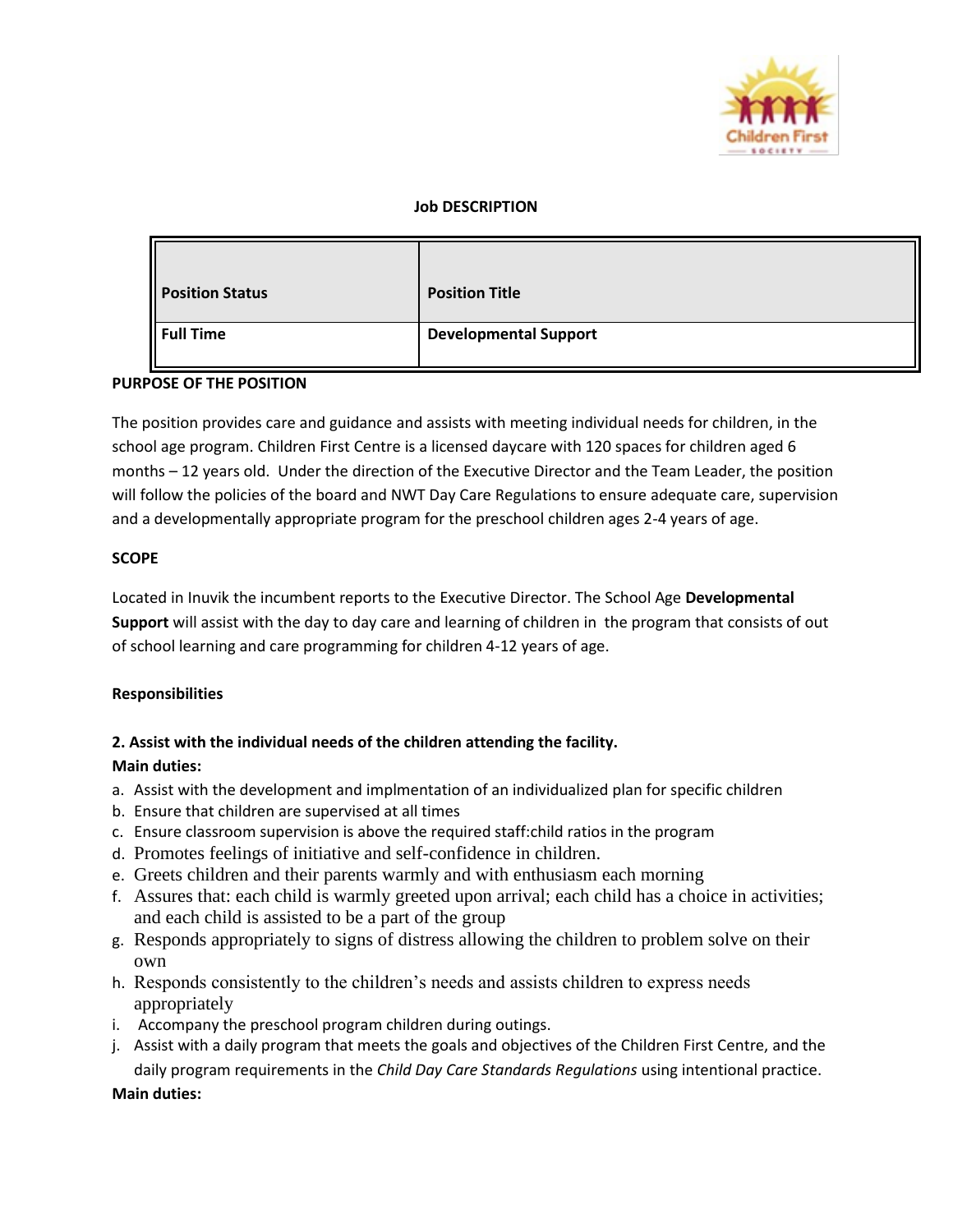

- a. Observe children to record interests and needs
- b. Implement activities to meet the Children First Centre goals and the cultural, physical, emotional, intellectual and social needs and interests of the children in the child program
- c. Assist with a portfolio for each child to track the developmental needs and interests of the child
- d. Maintains an open, friendly, and cooperative relationship with each child and family
- e. Assist with nutritious snacks and lunches
- f. Assist with quiet time
- g. Advise the Executive Director or team leader of equipment and maintenance needs
- h. Ensure equipment and the facility are clean, and safe at all times
- i. Follow sanitary, health and safety regulations.
- j. Assist with the cleaning and organizing of the program space
- k. Encourage creativity and individuality of each child.
- l. Listen to the children.
- m. Communicate verbally and non-verbally with the children at an appropriate level.

#### **4. Establish routines and procedures consistent with the Children First Centre policies. Main duties:**

- a. Identify and teach positive behaviours expected of children
- b. Adjust expectations to match the development levels of the children
- c. Teach clear routines e.g. for snacks, outdoor play, etc.
- d. Correct children using positive discipline
- e. Maintain a professional attitude and confidentiality within the program at all times.

## **5. Communicate regularly with parents and encourage their participation.**

#### **Main duties:**

- a. Establish regular communication with parents
- b. Assist with and encourage opportunities for parents to be involved in the daily program,

#### **7. Pursue ongoing professional development through appropriate courses, seminars or workshops.**

#### **8. Perform other duties as required.**

#### **Requirements, Skills and Knowledge:**

- Developing understanding of child development theories and promising practices
- Experience in preschool care is an asset
- Playful
- Nurturing